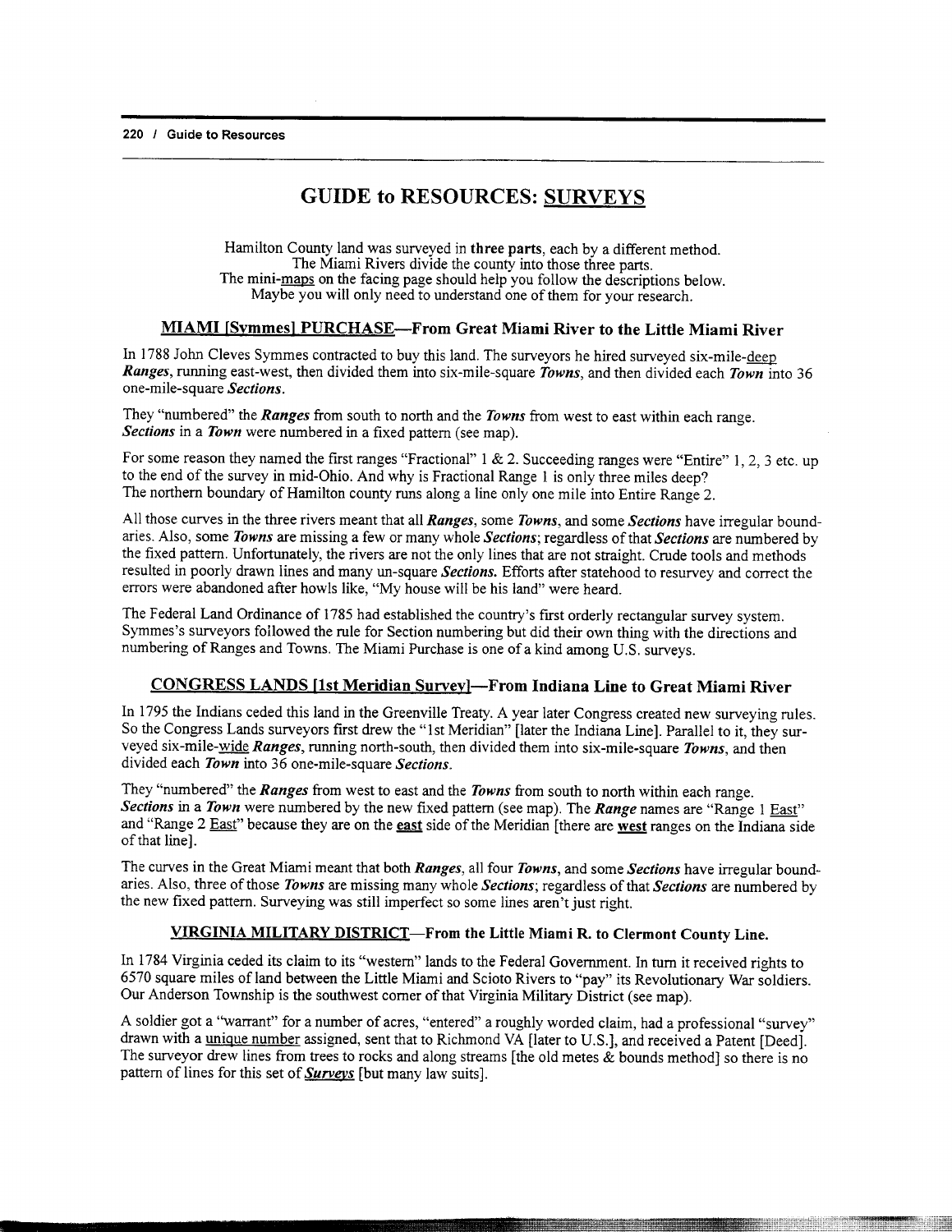## **GUIDE to RESOURCES: SURVEYS**

### MIAMI [Symmes] PURCHASE—From Great Miami River to the Little Miami River.

Surveyed Ranges run east-west and Town numbers are shown as T1, T2. . . . Townships are named in *Italics* and bounded with the heaviest lines. They are/were civil districts and the Recorders have used these area definitions to help organize their indexing and mapping. In the earliest times other Townships were created, redefined and eliminated. One of these, Fulton Township, a narrow strip along the Ohio River east from of Downtown, appears on a few existing maps.



Fractional Range 1 is strange with three disjointed parts. Its tiny Town 1 has fooled some map makers into ignoring it and numbering Towns 2, 3, 4, & 5 as 1, 2, 3, & 4 so watch out now that you know. Three small Townships along the Ohio River, St, Cinti, & Sp, are Storrs, Cincinnati, and Spencer.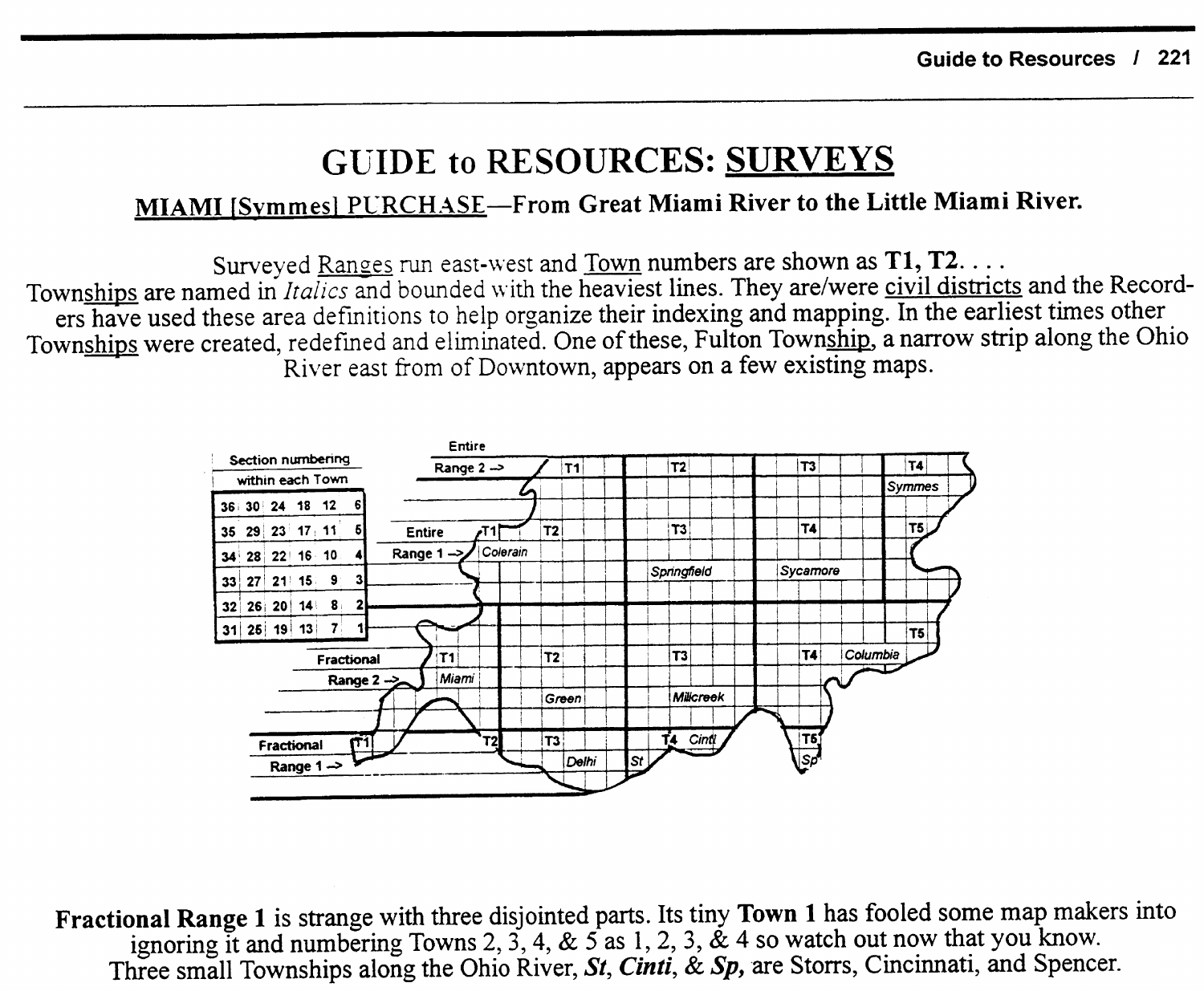# **CONGRESS LANDS [1st Meridian Survey].** From Indiana Line to Great Miami River.

Surveyed Ranges run north-south and Town numbers are shown as T1, T2 ....



Townships are named in Italics and bounded with the heaviest lines. They are civil districts. Harrison Township was formed in 1853 out of parts of Crosby and Whitewater Townships.